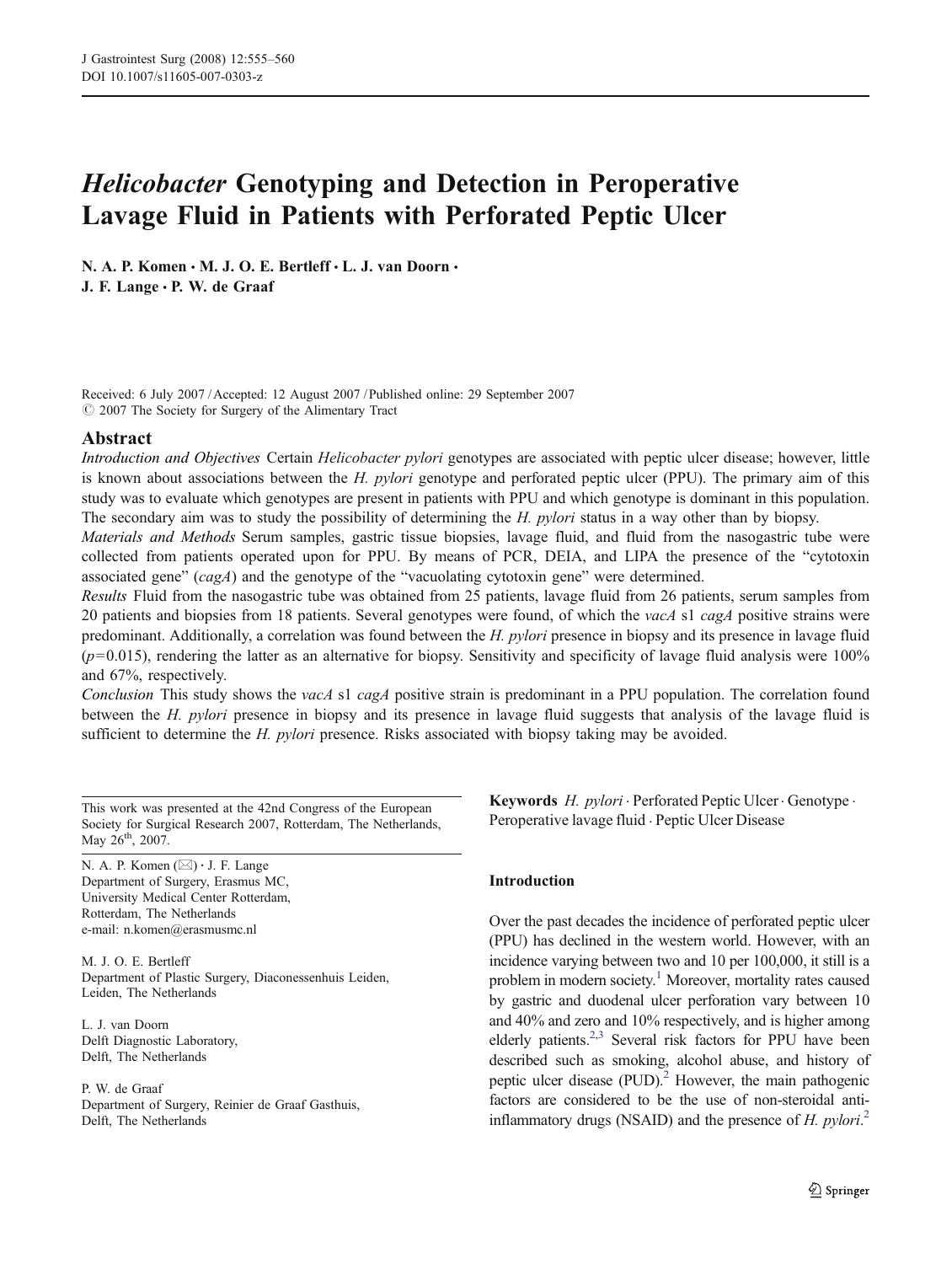Helicobacter pylori are widespread bacteria, with a prevalence ranging from 25% in the industrialized world to more than  $70\%$  in developing countries.<sup>[4,5](#page-5-0)</sup> Most infected people remain asymptomatic; however, a small group of carriers will develop PUD.

Of patients who have developed PPU, 70% will test positive for H. pylori,<sup>[2](#page-5-0)</sup> suggesting the pathogenesis of perforation is associated with the presence of H pylori. In perforation is associated with the presence of H. pylori. In addition, it is shown that different genotypes of H. pylori are associated with different clinical manifestations like PUD and gastric cancer.<sup>[6,7](#page-5-0)</sup> Two well-known *H. pylori* genes that have been associated with PUD are the cytotoxinassociated gene (cagA) and the vacuolating cytotoxin gene  $(vacA)^{6,8-10}$  $(vacA)^{6,8-10}$  $(vacA)^{6,8-10}$  $(vacA)^{6,8-10}$  $(vacA)^{6,8-10}$ 

VacA is present in all H. pylori strains and is associated with gastritis, PUD, and gastric carcinoma. $10-12$  $10-12$  $10-12$  It encodes for a vacuolating cytotoxin that causes epithelial cell injury and interferes with the immune system.<sup>[13,14](#page-5-0)</sup> VacA contains at least two variable regions, the signal peptide (s)-region and the middle (m)-region. The s-region contains two allelic types, s1 and s2. The s1 strain has several subtypes, being s1a, s1b, and  $s1c$ <sup>[15](#page-5-0)</sup> Two allelic types exist for the m-region, m1 and m2. The latter has two subtypes, m2a and m2b.[16](#page-5-0)

CagA is considered a marker for a genomic pathogenic-ity (cag) island that is associated with enhanced virulence.<sup>[17](#page-5-0)</sup>

If PPU is associated with a specific  $H$ . *pylori* genotype it may be feasible to limit the patients undergoing antibiotic therapy to those who have this genotype. When this specific type is not present, another cause of PPU should be looked for and antibiotic therapy should not be started. This would mean cost reduction and, probably, a reduction in the speed of the development of antibiotic resistance.

Currently, gastric biopsy during endoscopy is a generally accepted method to diagnose H. pylori infection. However, patients with PPU will not undergo endoscopy but will generally be operated upon immediately. Taking a biopsy intraoperatively implicates a higher risk of bleeding and more difficult closure of the defect. Therefore, surgeons are reluctant to take a biopsy.

The primary aim of this study was to evaluate which genotypes are present in patients with PPU and if a genotype is dominant in this population. The secondary aim was to study the possibility of determining the H. pylori status in a manner other than by gastric tissue biopsy.

#### Methods

From 30 consecutive patients operated on for PPU serum samples, gastric tissue biopsies, lavage fluid, and fluid from the nasogastric tube were collected. These patients were treated in five different medical centers throughout the Netherlands. In each of these centers approval of the medical ethical committee was obtained. Immediately after collection, the materials were frozen at *−*20°C. One researcher performed the analysis and genotyping. For H. pylori genotyping, the presence of cytotoxin-associated gene (cagA) and the s- and m-region genotypes of the vacuolating cytotoxin gene (vacA) were determined.

DNA was isolated according to Boom's method as described previously.<sup>[18](#page-5-0)</sup> A guanidine thiocyanate (GuSCN) solution was added to the collected material to induce lysis of the bacteria, releasing their DNA. After addition of the silica particles (Celite) the suspension was centrifuged. The silica particles, with the attached DNA, were washed with subsequently GuSCN-containing washing buffer, ethanol 70% and acetone. After drying, the DNA was eluted in an aqueous low salt buffer. The isolated DNA was amplified by means of polymerase chain reaction (PCR) and subsequently the presence of *cagA* and different types of vacA were analyzed by means of reverse hybridization on a strip (32). This assay consists of a nitrocellulose strip that contains dT-tailed oligonucleotide probes immobilized as parallel lines. For each strain, 10 μl of each PCR product (containing biotin at the 5′ end of each primer) was denatured by the addition of an equal amount of 400 mM NaOH and 10 mM EDTA in a plastic trough. After 5 min, 1 ml of prewarmed hybridization solution  $(2 \times SSC \times SSC)$ is 0.15 M NaCl plus 0.015 M sodium citrate], 50 mM Tris– HCl [pH 7.5], 0.1% SDS) was added, and a strip was submerged and incubated in a shaking water bath at 50°C for 1 h. The strips were washed with 2 ml of  $2 \times$  SSC-0.1% SDS for 30 min at 50°C. Subsequently, the strips were rinsed three times in phosphate buffer, and conjugate (streptavidin–alkaline phosphatase) was added. After incubation at room temperature for 30 min, the strips were rinsed again and 4-nitroblue tetrazolium chloride and 5-bromo-4-chloro-3-indolylphosphate substrate was added. Hybrids are visible as purple probe lines. Interpretation of the hybridization patterns was performed visually. As a control, a β-globin PCR was performed. Patient related factors were obtained prospectively. Statistical analysis was performed with SPSS for Windows, version 11.0.

#### Results

A total of 30 patients were included of whom nine were women. The average age was 65 years, varying between 40 and 87. Ten patients (33.3%) were operated laparoscopically. The perforation was found prepyloric in 11 patients, at the site of the pylorus in eight patients and postpyloric in 11 patients.

A total of five (16.7%) patients had a history of PUD. Ten patients (33.3%) used NSAID's, two patients (6.7%)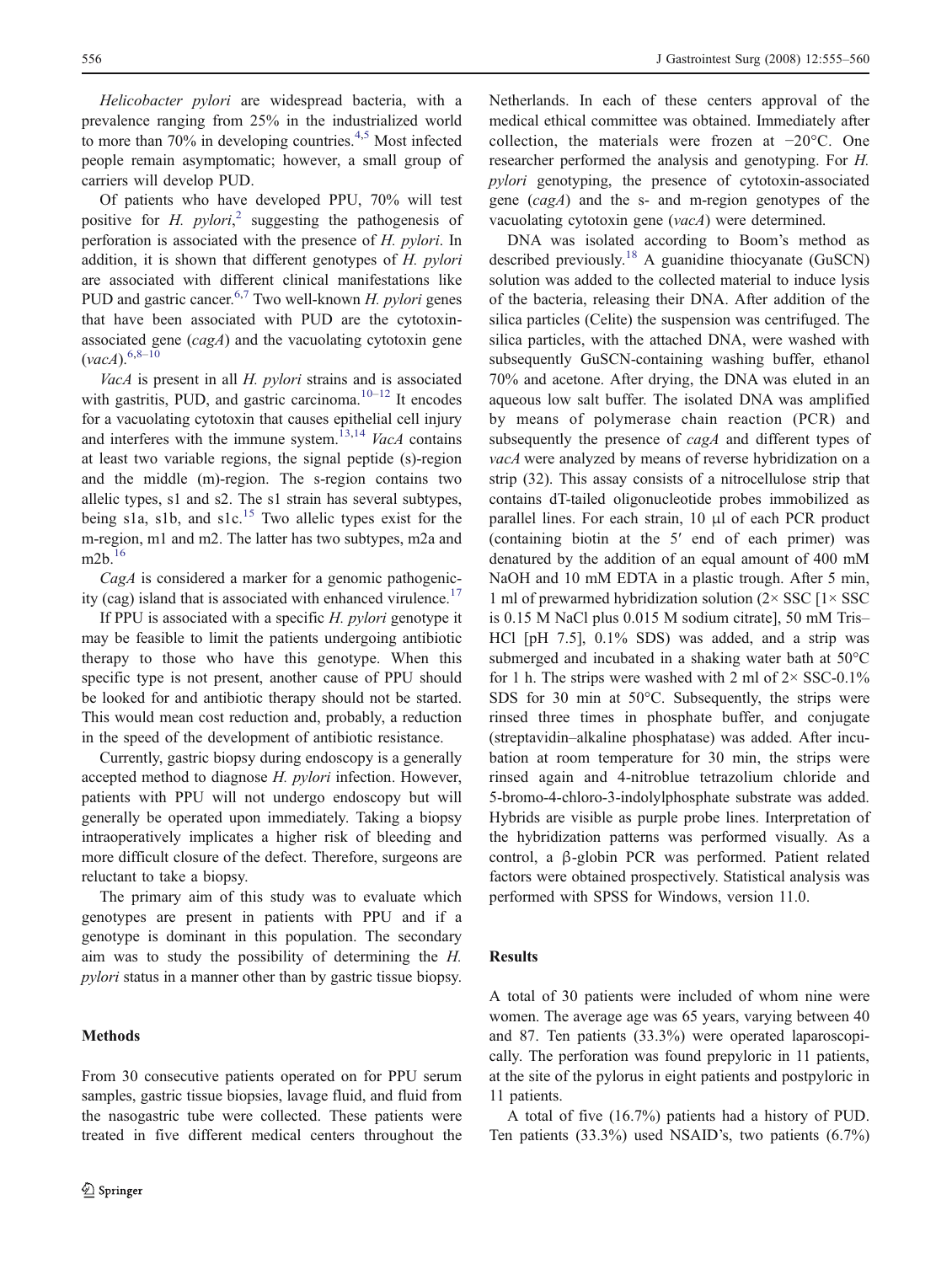#### <span id="page-2-0"></span>Table 1 Helicobacter pylori Status and Genotype

| <b>Patient</b>          | <b>Fluid from</b><br>naso-gastric        | Lavage fluid           | <b>Serum</b> | <b>Gastric tissue</b> |
|-------------------------|------------------------------------------|------------------------|--------------|-----------------------|
|                         | tube                                     |                        |              | biopsy                |
| 1                       | s1a/m2a/caq                              |                        |              |                       |
| $\overline{\mathbf{2}}$ | s1a/m2a/cag                              | s1a/m2a/cag            |              | s1a/m2a/cag           |
| 3                       | s <sub>1</sub> b                         | s1a/m2a/caq            |              |                       |
| 4                       |                                          | s1a/s2/m2a             |              |                       |
| 5                       |                                          | s1a                    |              | s1a/m1                |
| 6                       |                                          |                        |              |                       |
| 7                       | s1a/m2a                                  |                        |              |                       |
| 8                       |                                          |                        |              |                       |
| 9                       | s1b/m1/cag                               | s1b/m1/cag             |              |                       |
| 10                      |                                          |                        |              |                       |
| 11                      |                                          |                        |              |                       |
| 12                      |                                          | s1a/m2a/cag            |              |                       |
| 13                      |                                          |                        |              |                       |
| 14                      | s1a/m1/cag                               |                        |              | s1a/m1/cag            |
| 15                      |                                          | s1a/m1/cag             |              | s <sub>1</sub> a      |
| 16                      | s1a/m1/cag                               | s1a/m1/cag             |              |                       |
| 17                      | s1a/m1/cag                               |                        |              |                       |
| 18                      |                                          |                        |              |                       |
| 19                      | s1a/m1/cag                               | s1a/m1/cag             |              |                       |
| 20                      | s1a/m1/cag                               | s1a/m1/cag             |              |                       |
| 21                      | s1a/m1/cag                               | s1a/m1/cag             |              |                       |
| 22                      |                                          |                        |              |                       |
| 23                      |                                          | s1a/m1/cag             |              |                       |
| 24                      | s1a/s1b/m1/cag                           | s1a/s1b/m1/cag         |              | s1b/m1                |
| 25<br>26                |                                          | s1a/m1/cag             |              | s1b/m1/cag            |
| 27                      |                                          | s1a/m2a/cag<br>s1a/m2a |              | s1a/m1/cag            |
| 28                      | s1a/s2/m2a/cag                           | s1a/s2/m2a/cag         |              | s1a/s2/m2a/cag        |
| 29                      |                                          | s2/m2a                 |              | s2/m2a                |
| 30                      |                                          |                        |              |                       |
|                         | ß-globin and H. pylori positive          |                        |              |                       |
|                         | <b>ß-globin and H. pylori negative</b>   |                        |              |                       |
|                         | ß-globin positive and H. pylori negative |                        |              |                       |
|                         | ß-globin negative and H. pylori positive |                        |              |                       |
|                         | No materials                             |                        |              |                       |

The colors represent the  $\beta$ -globin and H. pylori status of the patient.

used steroids, three patients (10.0%) used acid reducers, and one patient (3.3%) used a proton pump inhibitor (PPI) before admission to the hospital. The average hospital stay was 11.9 days, varying between 3 and 37 days.

Fluid from the nasogastric tube was obtained from 25 patients, lavage fluid from 26 patients, serum samples from 20 patients, and ulcer biopsies from 18 patients. The results of the genotyping are depicted in Table 1.

The β-globin determination was performed as a control. In nine samples of nasogastric tube fluid and in two samples of lavage fluid it was negative, rendering these results as unreliable. Therefore, these results were excluded from further analysis.

Table [2](#page-3-0) represents the frequency of the individual genes and the allelic types found in the different samples by means of PCR and LiPA.

These tables show that for *vacA* the allelic type s1 is predominantly present in all three types of samples. In the s1 positive strains, subtype s1a is predominant as depicted in Table [3](#page-3-0).

With regard to the middle region of vacA the incidence of m1 allelic type is slightly higher; however, the difference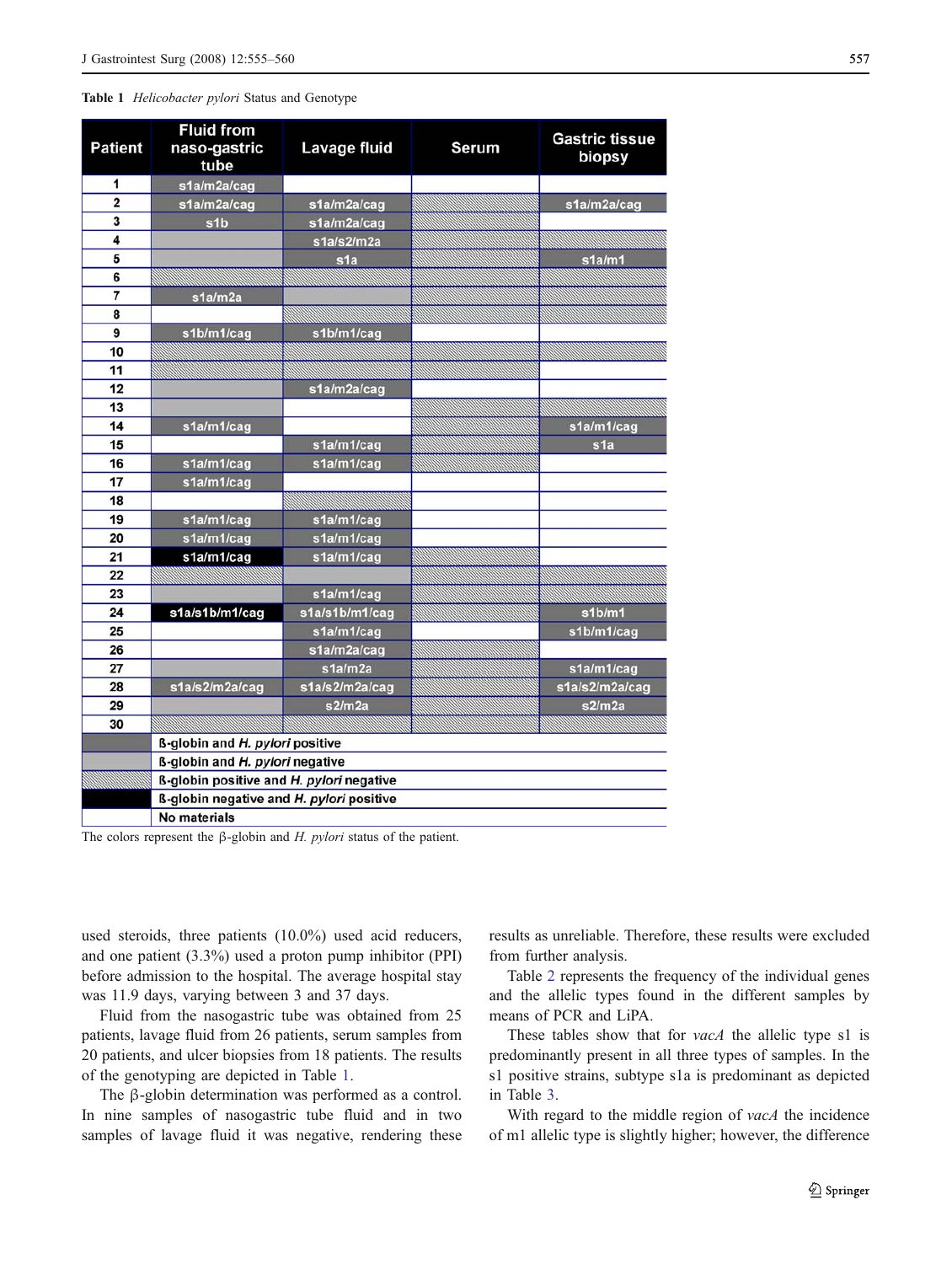<span id="page-3-0"></span>Table 2 Frequencies of Individual Genes and Allelic Types

| Genotype                 | Fluid from Naso-Gastric Tube |               | Lavage Fluid |      | Gastric Tissue Biopsy |      | Control Non-Ulcer       |  |
|--------------------------|------------------------------|---------------|--------------|------|-----------------------|------|-------------------------|--|
|                          | No.                          | $\frac{0}{0}$ | No.          | $\%$ | No.                   | $\%$ | $\%$                    |  |
| VacA s1                  | 10                           | 90.9          | 14           | 77.8 | 7                     | 77.8 | 46.9                    |  |
| VacA s2                  | $\Omega$                     | $\theta$      |              | 5.5  |                       | 11.1 | 38.4                    |  |
| <i>VacA</i> multiple     |                              | 9.1           | 3            | 16.7 |                       | 11.1 | 14.7                    |  |
| Total                    | 11                           | 100           | 18           | 100  | 9                     | 100  | 100                     |  |
| VacA m1                  | 6                            | 54.5          | 9            | 50.0 | 5                     | 55.6 | 29.4                    |  |
| VacA m2                  | 4                            | 36.4          | 8            | 44.4 | 3                     | 33.3 | 55.9                    |  |
| VacA incomplete genotype |                              | 9.1           |              | 5.6  |                       | 11.1 | $0$ (14.7 % incomplete) |  |
| Total                    | 11                           | 100           | 18           | 100  | 9                     | 100  | 100                     |  |
| CagA positive            | 9                            | 81.8          | 14           | 77.8 | 5                     | 55.6 | 47.1                    |  |
| Total                    | 11                           | 100           | 18           | 100  | 9                     | 100  | 100                     |  |

"VacA multiple" means that more than one allelic type or subtype has been found in one sample.

In each different type of sample one incomplete genotype occurred, which is indicated as "vacA incomplete". The "Control non ulcer" column represents the frequencies, found by van Doorn et al., in a population without PUD and is added to allow easy comparison.

is less outspoken compared to s1. The m2a was the only subtype that was found in the samples. In three samples, the genotyping was incomplete (Tables [1](#page-2-0) and 2), meaning that determination of the middle region was not possible. This was most likely caused by the small number of bacteria present in those samples.

With regard to the secondary aim of this study, analyzing possibilities to diagnose H. pylori presence in another fashion than through biopsy, the H. *pylori* status found in each type of sample was compared. A correlation was found between the H. pylori presence in biopsy and its presence in lavage fluid (Fisher's exact test,  $p=0.015$ ), indicating lavage fluid is a valid alternative for determination of H. pylori infection.

The sensitivity and specificity of the lavage fluid analysis was calculated, considering biopsy as a golden standard. Fourteen patients, of which the lavage fluid as well as the biopsy was analyzed, were included into this calculation (patients 2, 4, 5, 6, 8, 10, 15, 23–25, 27–30, Table [1\)](#page-2-0), which is shown in Table [4](#page-4-0). Of the remaining patients, either the biopsy or the lavage fluid was missing;

therefore, these data cannot be used in the sensitivity/ specificity calculation.

The sensitivity was 100%, which means that in case of the presence of  $H.$  pylori in the biopsy specimen, the lavage fluid analysis detected it in 100% of cases. The specificity of lavage fluid analysis was 66.7%, which means the chance for false-positives is over 30%. With regard to gender, age, BMI, history of PUD, location of perforation, complications after procedure, and use of steroids, PPI, or antihistaminic medication, no statistically significant correlation was found.

### **Discussion**

Concerning the role of H. *pylori* in the pathogenesis of PPU, some studies have been reported comparing the prevalence of H. pylori infection in patients with PPU to the prevalence in controls. They appear to be similar, suggesting that other factors like NSAID use play a role.[19](#page-5-0)[–](#page-5-0)[21](#page-5-0) However, the substantial genetic heterogeneity

Table 3 Distribution of the vacA s1 Subtypes

| <i>VacA</i> Subtype | Fluid from Naso-Gastric Tube |               | Lavage Fluid |               | Gastric Tissue Biopsy |               | Control Non-Ulcer |
|---------------------|------------------------------|---------------|--------------|---------------|-----------------------|---------------|-------------------|
|                     | No.                          | $\frac{0}{0}$ | No.          | $\frac{0}{0}$ | No.                   | $\frac{0}{0}$ | $\frac{0}{0}$     |
| S <sub>1</sub> a    |                              | 80.0          | 13           | 92.9          |                       | 71.4          | 81.3              |
| S <sub>1</sub> b    |                              | 20.0          |              | 7.1           |                       | 28.6          | 18.7              |
| S1c                 |                              |               | 0            | $\theta$      |                       |               |                   |
| Total               | 10                           | 100           | 14           | 100           |                       | 100           | 100               |

The s1a subtype is predominant in all sample types.

The "Control non ulcer" column represents the frequencies, found by van Doorn et al., in a population without PUD and is added to allow easy comparison.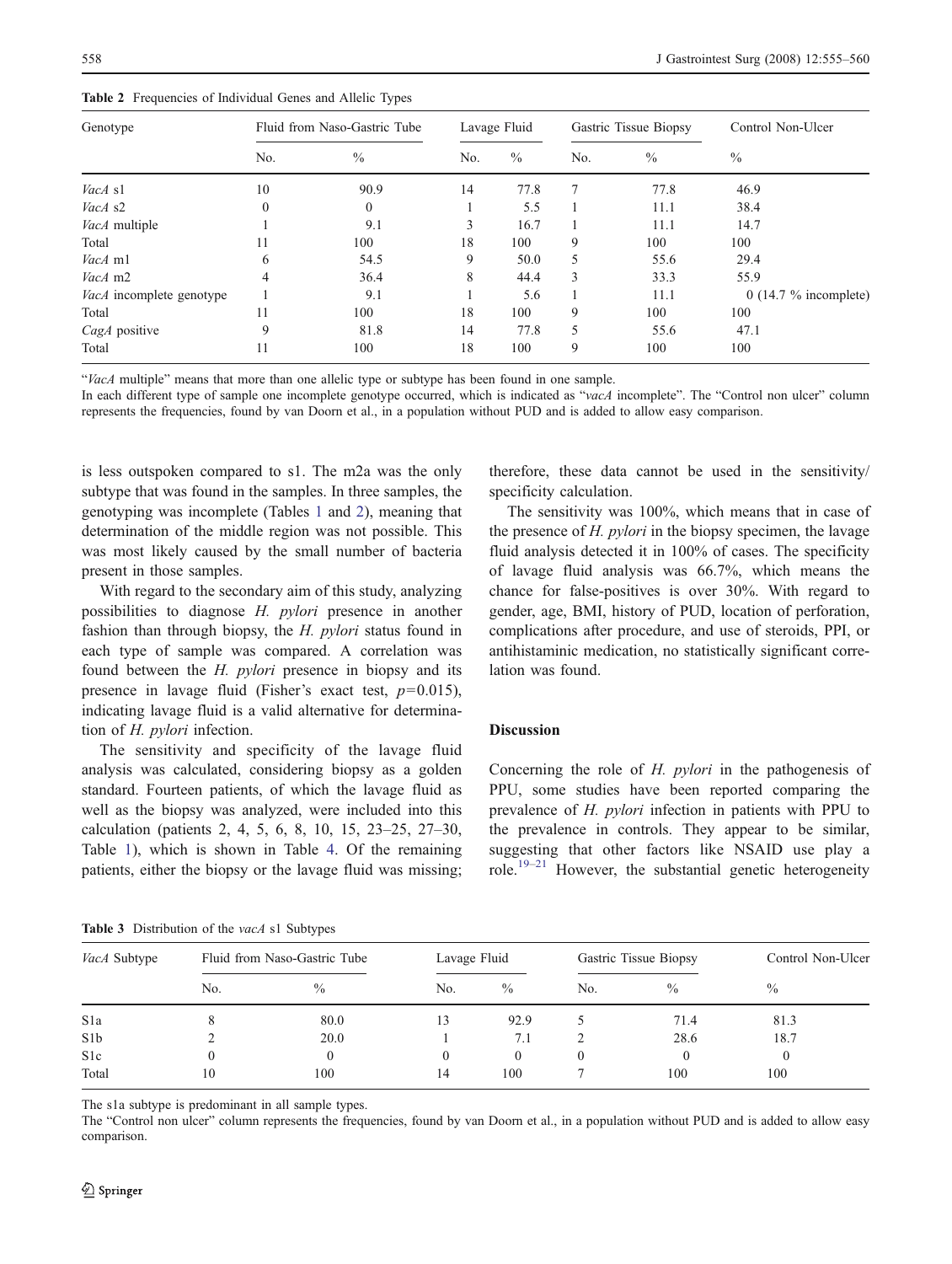<span id="page-4-0"></span>Table 4 Calculation of Sensitivity and Specificity of Lavage Fluid Analysis

| Lavage fluid | <b>Biopsy</b> |                   |                      |       |  |  |  |
|--------------|---------------|-------------------|----------------------|-------|--|--|--|
|              |               |                   |                      | Total |  |  |  |
|              | $^+$          |                   |                      | 10    |  |  |  |
|              |               | $\theta$          |                      | 4     |  |  |  |
|              | Total         | Χ<br>Sens $8/8=1$ | 6<br>Spec $4/6=0.67$ | 14    |  |  |  |

of H. pylori that has been revealed over the years leads to the hypothesis of a specific genotype causing  $PPU<sup>5</sup>$  $PPU<sup>5</sup>$  $PPU<sup>5</sup>$ Controls might test positive for H. pylori, but not develop PPU because it would not be this specific genotype that is isolated. This study of a selected population of patients, all with PPU, shows a limited diversity of H. pylori genotypes as represented by Table [1.](#page-2-0)

VacA s1 strains are predominantly present in the three sample types of which s1a is the predominant subtype. Concerning the vacA m-region, the m1 strains are found in a majority of cases; however, the difference is less convincing than for vacA s1. Except for the biopsy samples, the *cagA* positive strains were predominantly present is this population. In the biopsy samples, the frequency of cagApositive strains seemed to be low; however, this number is distorted because in two of nine positive biopsies, a decent comparison with the other samples was not possible. In patient 5, genotyping of the lavage fluid and nasogastric tube fluid was incomplete, and for patient 15, the opposite was the case. This means that the actual incidence should be 71.4 % (5/7).

Summarising, these results shows that the vacA s1, cagA-positive strains were predominant in this population of patients with PPU. This finding is in accordance with literature reporting correlations between the presence of vacA s1, cagA-positive strains and PUD. $6,10$  Therefore, detection of the genotype *vacA* s1 does not specifically predict PPU; nevertheless, clinicians should be aware of this association.

In Tables [2](#page-3-0) and [3](#page-3-0) the genetic distribution in a Dutch population without PUD, as found by van Doorn et al., are added for comparison. The frequencies found in this study for vacA s1, m1, and cagA-positive strains are clearly higher than in the non-PUD group, confirming the aforementioned hypothesis. However, with regard to the subtypes, Table [3](#page-3-0) shows an almost similar distribution of frequencies, suggesting that determination of the allelic subtype is of less importance.

In only 60% of patients biopsies could be analyzed. The reason for missing 40% is the restraint of the surgeon to take a biopsy when risk of bleeding and more difficult closure of the defect was estimated to be too high, which emphasizes the importance of finding an alternative. To do so, the H. pylori status of the patient as determined by biopsy was compared to the status as determined by analysis of nasogastric tube fluid, lavage fluid, and serum. A statistically significant correlation was found between the H. pylori status in biopsy and its status in lavage fluid (Fisher's exact test,  $p=0.015$ ). This finding suggests that determination of the H. pylori status can be done with lavage fluid as well, obviously without any risk of bleeding and closure related difficulties. The sensitivity is 100%, but the specificity is 66.7%. This could mean the chance for false-positives is over 30%, which is not optimal and could lead to therapy overshoot. However, considering the fact that with the lavage a larger area is sampled, rendering the chance of positive test results higher than in biopsy, it is more likely to find false negative biopsy results. This could lead to a therapy undershoot, which obviates the importance having an alternative for a biopsy.

In only two samples, both nasogastric tube fluids, a H. pylori genotype was isolated, while <sup>β</sup>-globin tested negative. In nine samples (seven nasogastric tube fluid, two lavage fluid) both <sup>β</sup>-globin and H. pylori tested negative. This means that either no humane cells were present in the samples, which is unlikely, or that an error in the PCR procedure had occurred. Because this was unclear these results were considered unreliable. Therefore, it still could be possible that nasogastric tube fluid is a good alternative for determining the H. pylori status as well.

Overall, these results are positive, however they should be confirmed in a larger population.

#### Conclusion

This study shows that in a population of 30 patients with PPU, vacA s1, cagA positive strains are predominant. This finding is in accordance with literature reporting correlations between the presence of vacA s1, cagA-positive strains, and PUD. Therefore, detection of this genotype does not specifically predict PPU. Nevertheless, clinicians should be aware of this association.

This study shows as well that it is feasible to use intraoperative lavage fluid to determine the H. pylori status of the patient, implicating that biopsies, with a risk of bleeding and more difficult closure of the defect, are not necessary anymore. In addition, considering the fact that a larger area is sampled with lavaging, biopsies may result in more false negative results leading to insufficient therapy.

Acknowledgments The authors would like to thank W.A. Bemelman (Department of Surgery, University of Amsterdam, Amsterdam, The Netherlands), A. van der Ham (Department of Surgery, Sint Franciscus Gasthuis, Rotterdam, The Netherlands), I. Oei (Department of Surgery, Reinier de Graaf Gasthuis, Delft, The Netherlands), and Bianca Gieze (Crucell, Leiden, The Netherlands) for their input in this study.